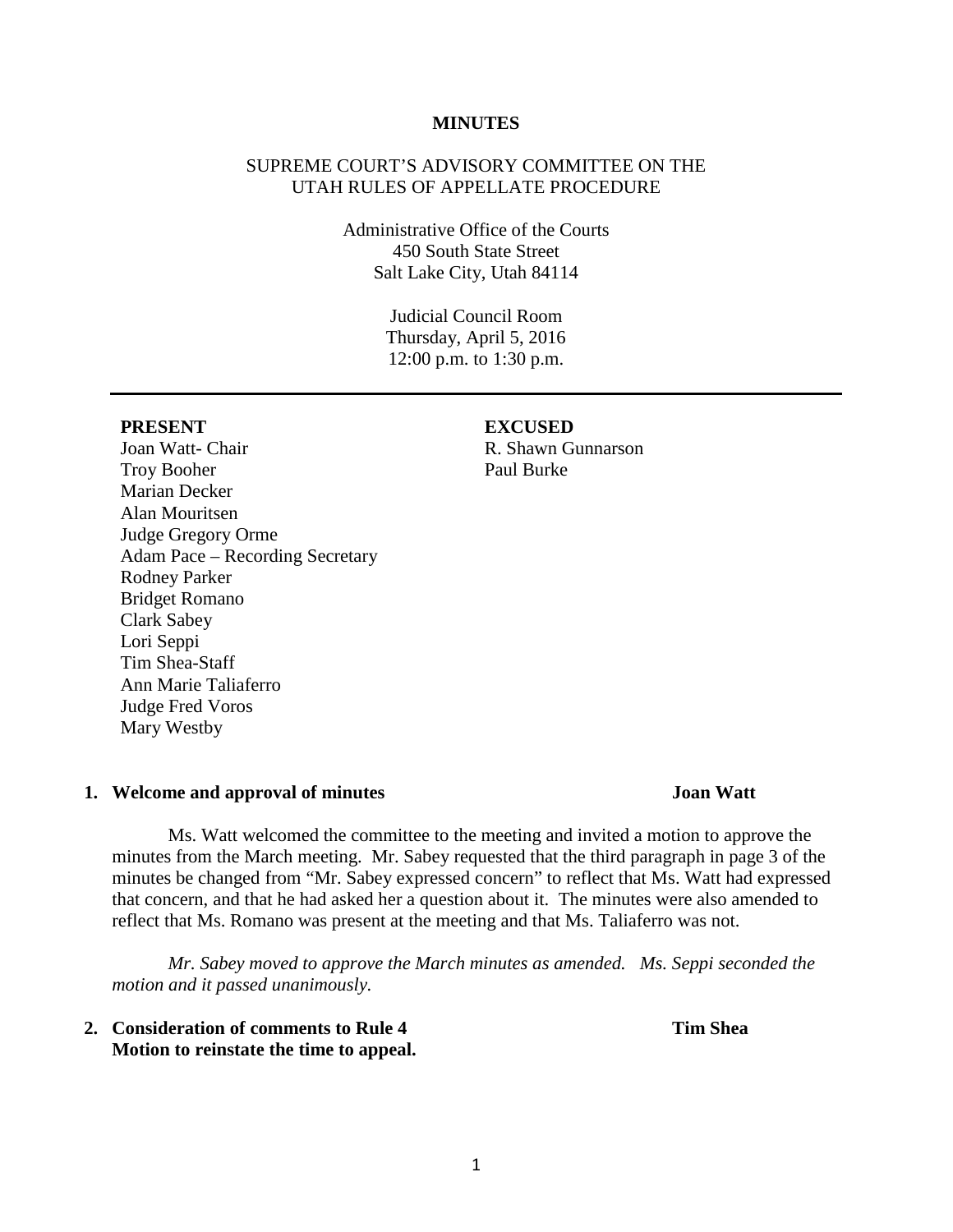Mr. Shea reported on the status of the package of civil and appellate rules designed to treat a motion or claim for attorney fees the same as other post-trial motions. There were no public comments to Rule 4. There were some comments to the civil rules in the package (54, 58A, and 73), but none that had to do with adding motions or claims for attorney fees to the list of Rule 4(b) motions. The civil committee has approved the civil rules in the package, and they are ready to be submitted to the Utah Supreme Court together with this committee's recommendation on Rule 4.

Mr. Shea reported that the civil rules committee views the package of amendments as tolling the time for appeal for both (1) post-judgment motions or claims for attorney fees; and 2) post-judgment motions or claims to determine the *amount* of attorneys fees, where the court has already entered an award of attorneys fees prior to the final judgment. This response resolved the concern this committee raised in the March meeting when discussing this issue. Ms. Watt invited a motion to approve Rule 4.

*Mr. Sabey moved to approve the amended Rule 4 and recommend it to the Utah Supreme Court. Mr. Booher seconded the motion and it passed unanimously.*

Mr. Shea raised the issue of whether there should be a time limit for appeals from criminal judgments of the district court, and, if so, what should the limit be. Ms. Watt suggested, and the committee agreed, to defer this discussion and place it on the agenda for a future meeting.

## **3. Consideration of comments to e-filing rules. Tim Shea**

Mr. Shea explained that development of the e-filing system has been delayed, and that it will not be ready by July 1, 2016 as originally estimated. The current estimate is that it will be available in the Fall. However, that is not a realistic estimate, and it is likely that the system will not be ready until next year.

Mr. Shea explained that the clerks of court have requested some interim action be taken to allow documents other than briefs (such as docketing statements, motions, etc.) to be filed by email only, until the e-filing system is ready. This is a matter of administrative convenience. Mr. Shea asked the committee to consider whether some of the new e-filing rules could be adopted before the e-filing system is launched to accomplish this. Another suggestion was to enter a standing order to allow the practice.

Ms. Seppi commented that it makes sense to leave the rules alone for now; adopt the efiling rules when the e-filing system is ready; and enter a standing order that permits the documents to be emailed. Mr. Parker opposed adopting the e-filing rules in a piecemeal fashion and commented that doing so would lead to chaos. The committee discussed and agreed that the e-filing rules should not be adopted piecemeal, and that it is better to wait to adopt them until the e-filing system is ready.

The committee discussed whether a standing order should be entered to accommodate the clerks' request to allow email filing of documents. Judge Voros commented that he generally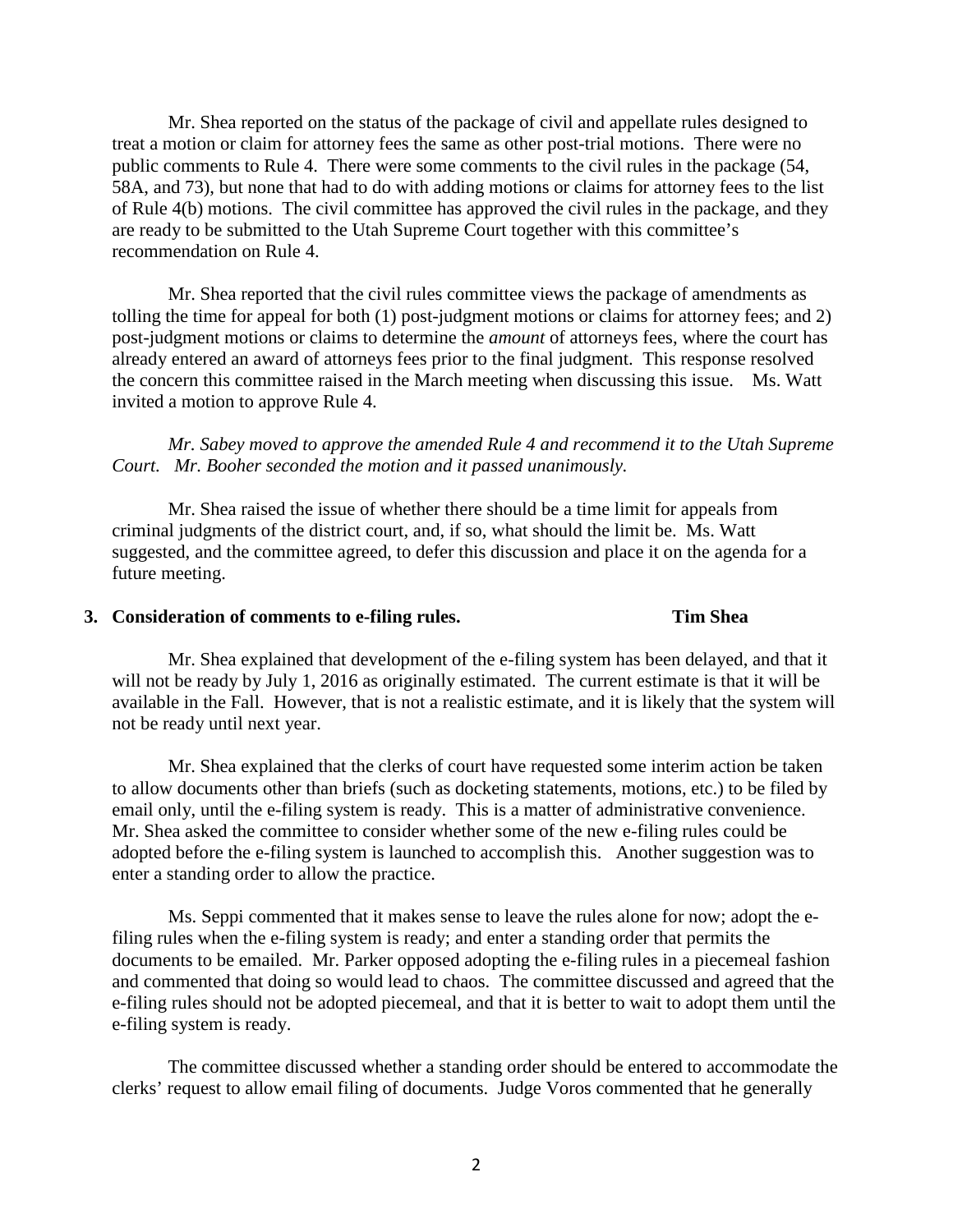does not like standing orders, and that anything that can go in a rule should go in the rule because practitioners are more likely see them. However, if email filing is made optional and is not required, he does not have a problem with it being in a standing order. Ms. Watt commented that a standing order is a good idea for an interim step, because it will take too long to get the rule changed and it will just be changed again when the e-filing system is ready. She suggested that briefs and anything jurisdictional should be exempted from email filing. Mr. Parker suggested that if a standing order is used, it should state that email filing is treated like service by mail, which allows for 3 extra days.

Ms. Romano asked whether the deadline for email filings should be 5 p.m. or midnight. The committee discussed and agreed that the court should decide, but that whatever the deadline is it should be the same for all filings.

Mr. Booher commented that instead of a standing order, the court could authorize email filing in the opening letter it sends to the parties on appeal, similar to the old practice of allowing documents less than 5 pages to be submitted by fax. Mr. Mouritsen commented that this would be similar to the court's current practice of permitting parties to file unbound copies of briefs.

Overall, the committee agreed that it is a good idea to have an interim system that allows email filing of documents other than briefs or jurisdictional filings, and that this could be accomplished either through a standing order or by authorizing the practice in the court's opening letter to the parties.

#### Comments to e-filing rules

Mr. Shea reported on the public comments that were received to the e-filing rules, as well as comments received during the e-filing CLE presentation. These comments were summarized in a hand-out that he distributed to the committee entitled "CLE Follow Up and Comments to Efiling rules." The committee discussed each comment and decided on the following actions:

- 1) The committee discussed and agreed that the e-filing system should allow for service to multiple email addresses. Mr. Shea said he would follow up on this point with the development team.
- 2) Several comments addressed the need to re-write Rule 21A to provide text strings for citing to the record for multiple cases in multiple courts. The subcommittee met and suggested a solution using modified test strings to address records from the district court (D:#:#), juvenile court (J:#:#), justice court (U:#:#), Court of Appeals (A:#:#), and Supreme Court (S:#:#). In a multiple case scenario, the text string will include a number (i.e., D1:#:#). The committee discussed and agreed that parties should identify other cases associated with the appeal in the docketing statement or in a supplemental letter to the court.
- 3) Several comments pointed out typos or suggested minor word changes in the rules. Mr. Shea said he will present a revised draft of the rules at the next meeting.

Mr. Shea stated he will keep the committee apprised of the status of e-filing. The other items on the agenda were tabled until the next meeting.